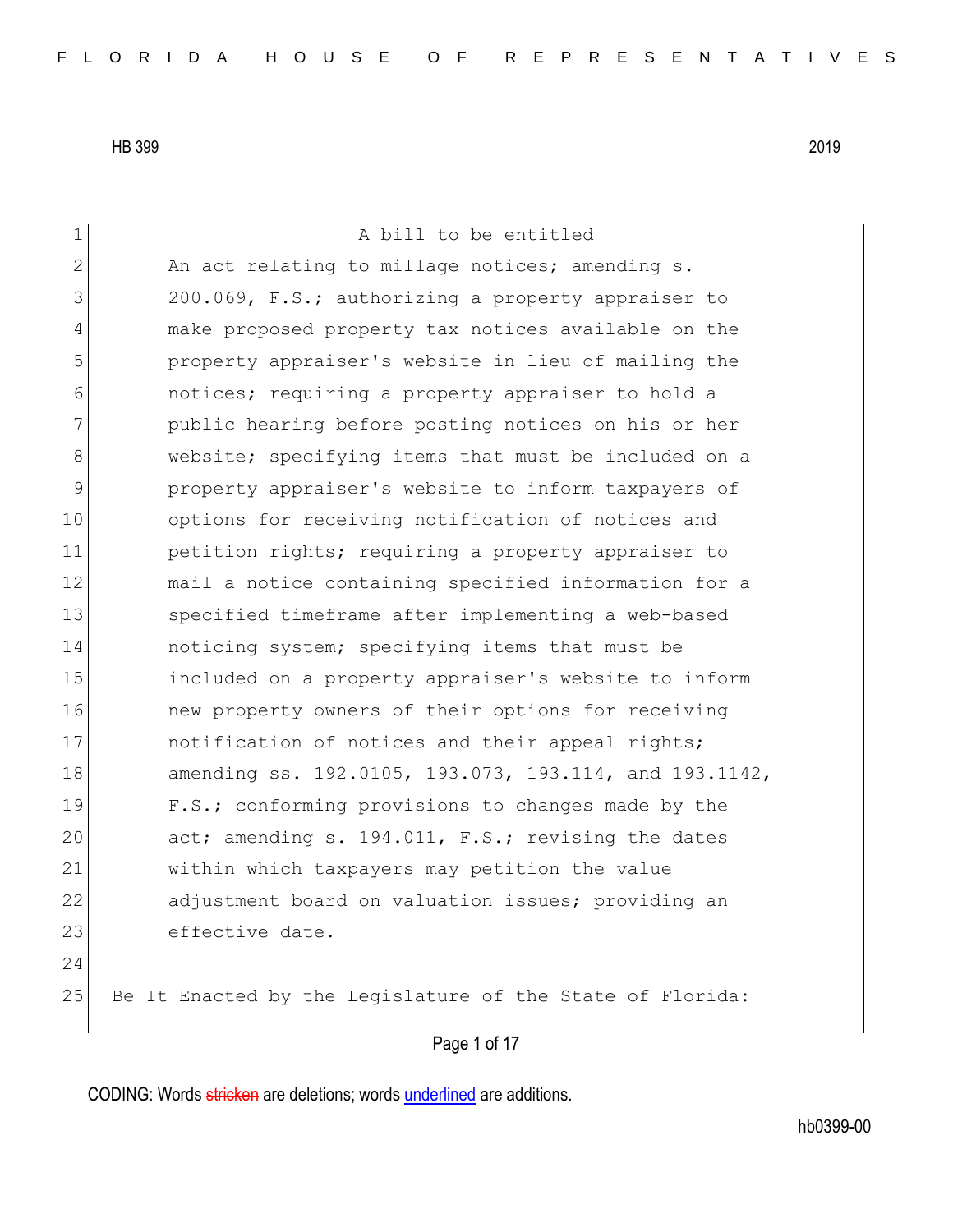26

27 Section 1. Section 200.069, Florida Statutes, is amended 28 to read: 200.069 Notice of proposed property taxes and non-ad 30 valorem assessments.—Pursuant to s.  $200.065(2)(b)$ , the property appraiser, in the name of the taxing authorities and local governing boards levying non-ad valorem assessments within his 33 or her jurisdiction and at the expense of the county, shall prepare and make available on the property appraiser's website or deliver by first-class mail to each taxpayer to be listed on the current year's assessment roll a notice of proposed property taxes, which notice shall contain the elements and use the format provided in the following form. Notwithstanding the provisions of s. 195.022, no county officer shall use a form other than that provided herein. The Department of Revenue may adjust the spacing and placement on the form of the elements 42 listed in this section as it considers necessary based on 43 changes in conditions necessitated by various taxing authorities. If the elements are in the order listed, the placement of the listed columns may be varied at the discretion 46 and expense of the property appraiser, and the property appraiser may use printing or electronic technology and devices 48 to complete the form, the spacing, and the placement of the information in the columns. A county officer may use a form other than that provided by the department for purposes of this

#### Page 2 of 17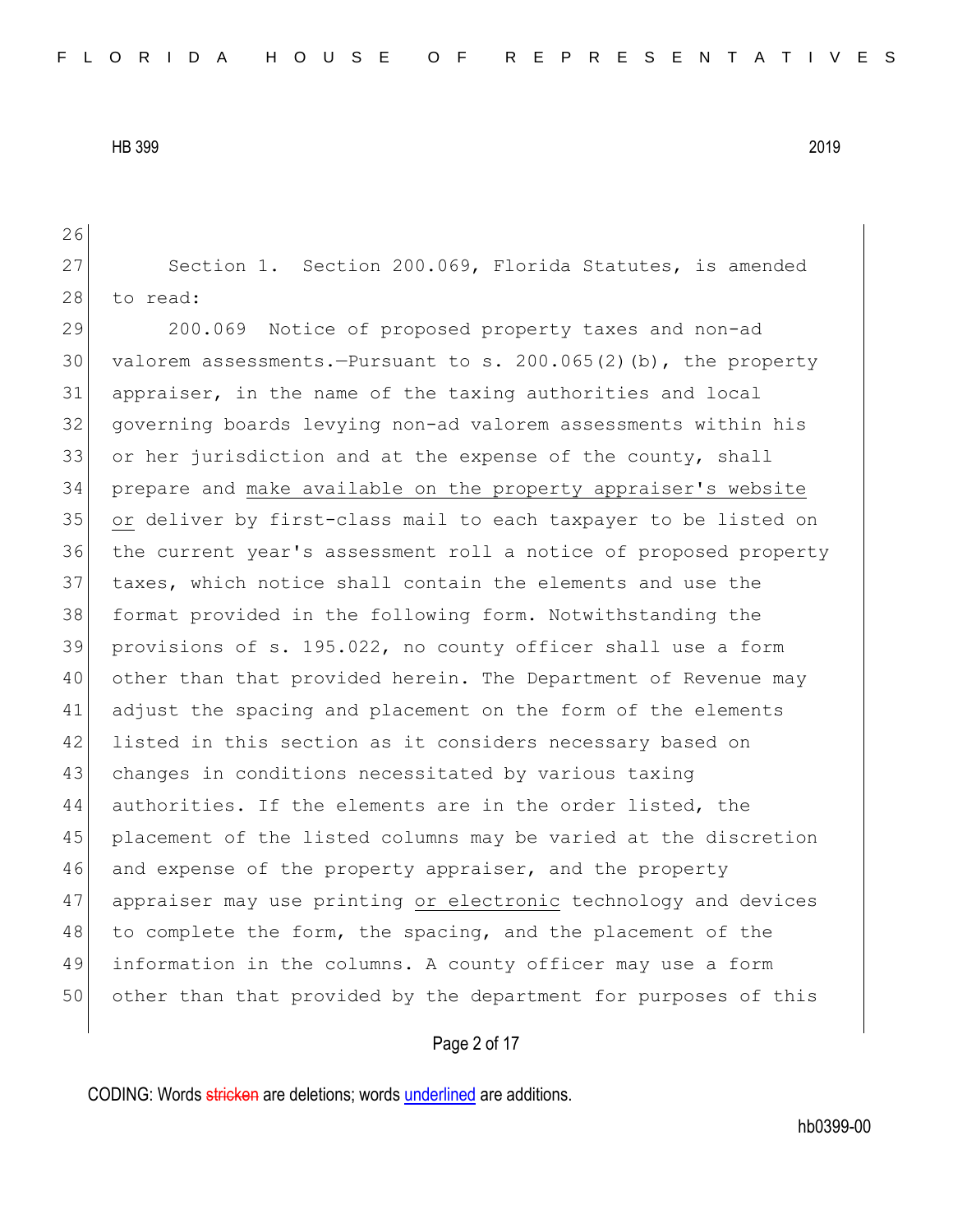51 part, but only if his or her office pays the related expenses 52 and he or she obtains prior written permission from the 53 executive director of the department; however, a county officer 54 may not use a form the substantive content of which is at 55 variance with the form prescribed by the department. The county 56 officer may continue to use such an approved form until the law 57 that specifies the form is amended or repealed or until the 58 officer receives written disapproval from the executive 59 director. 60 (1)(a) The property appraiser may post the notices on his 61 or her website in lieu of mailing the notices, but, before doing 62 so, the property appraiser must announce his or her intent to 63 post the notices and present a plan to make notices available on 64 his or her website at a public meeting of the board of county 65 commissioners. The presentation is for informational purposes 66 only and does not require prior approval by the board. 67 (b) If the property appraiser posts the notices on his or 68 her website in lieu of mailing the notices, the website must 69 provide an option for a taxpayer to: 70 1. Request and receive an e-mail notification within 3 71 business days after the most recent notices are posted on the 72 website. 73 2. Request and receive notices by mail. 74 (c) Beginning in the year in which a property appraiser 75 implements a web-based noticing system and for 2 years

Page 3 of 17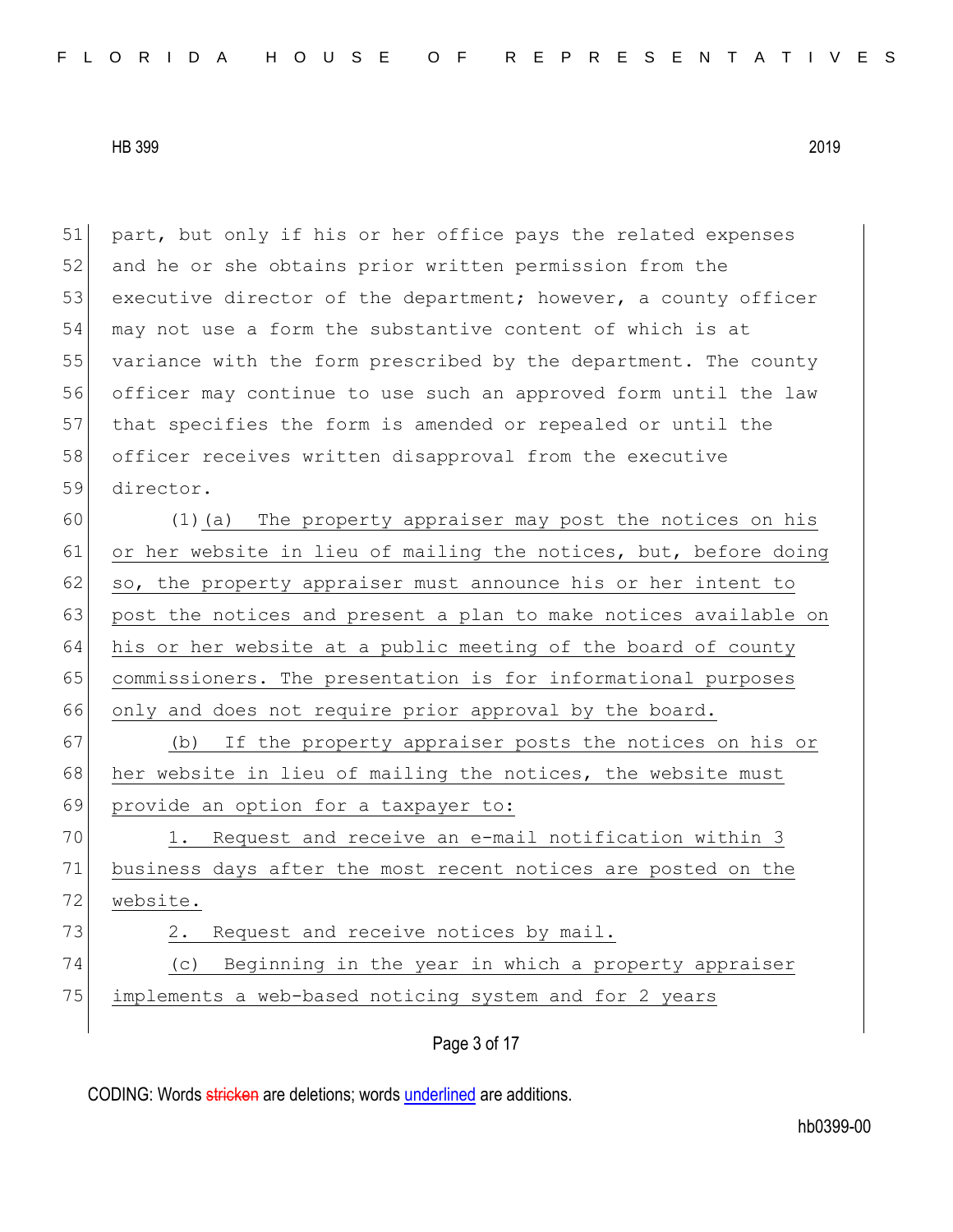| 76  | thereafter, the property appraiser shall prepare and mail to     |
|-----|------------------------------------------------------------------|
| 77  | each taxpayer who is listed on the current year's assessment     |
| 78  | roll a notice containing the following information:              |
| 79  | 1. A statement that notices of proposed property taxes are       |
| 80  | posted on the property appraiser's website and will no longer be |
| 81  | delivered by first-class mail unless the taxpayer elects to      |
| 82  | continue receiving the notices by mail.                          |
| 83  | 2. A statement that the property appraiser's website             |
| 84  | allows the taxpayer to request and receive an e-mail             |
| 85  | notification within a specified timeframe and provides an option |
| 86  | for the taxpayer to elect to continue receiving the notices by   |
| 87  | mail as set forth in paragraph (b).                              |
| 88  | 3. Instructions on how a taxpayer may request to receive         |
|     |                                                                  |
| 89  | notices by mail.                                                 |
| 90  | The following statement under the heading "Appealing<br>4.       |
| 91  | your Valuation or Exemption Status:"                             |
| 92  | "If you feel that the market value of your property is           |
| 93  | inaccurate or does not reflect market value, or if you are       |
| 94  | entitled to an exemption or classification that is not reflected |
| 95  | in your notice of proposed property taxes, contact your county   |
| 96  | property appraiser at (phone number) or (location).              |
| 97  | If the property appraiser's office cannot resolve the            |
| 98  | matter as to market value, classification, or an exemption, you  |
| 99  | may file a petition for adjustment with the value adjustment     |
| 100 | board. Petition forms are available from the county property     |

Page 4 of 17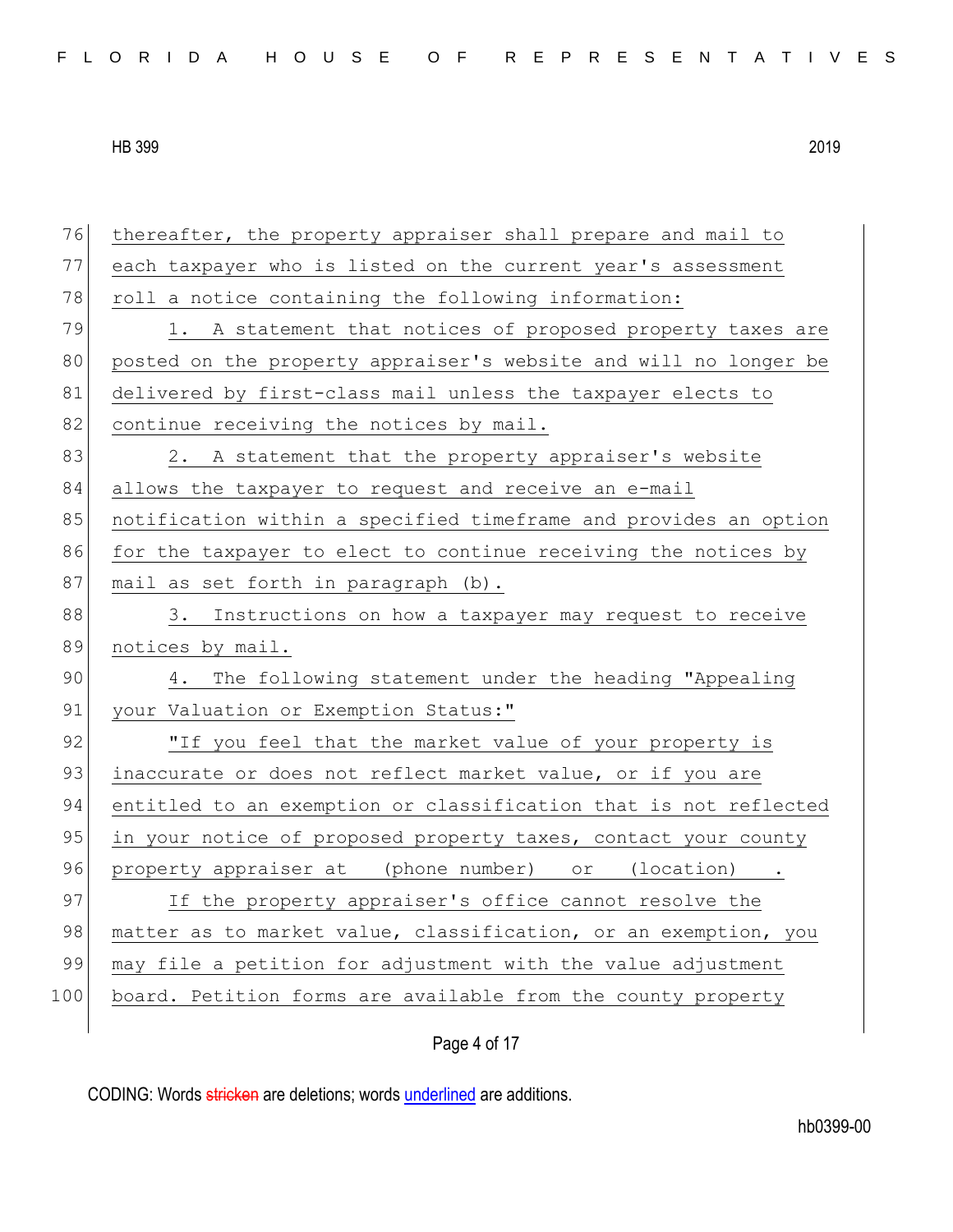| 101 | appraiser and must be filed ON OR BEFORE<br>(date)               |
|-----|------------------------------------------------------------------|
| 102 | If you FAIL to file a petition to the value adjustment           |
| 103 | board on or before the date listed above, you will be PROHIBITED |
| 104 | FROM CONTESTING YOUR ASSESSMENT to the value adjustment board."  |
| 105 | If a property appraiser posts notices on his or her<br>(d)       |
| 106 | website in lieu of mailing the notices, when the ownership of    |
| 107 | property changes the property appraiser must send each new       |
| 108 | property owner the information set forth in subparagraphs (c)1.- |
| 109 | 4. using first-class mail.                                       |
| 110 | The first page of the notice shall read:<br>(2) (a)              |
| 111 | NOTICE OF PROPOSED PROPERTY TAXES                                |
| 112 | DO NOT PAY-THIS IS NOT A BILL                                    |
| 113 | The taxing authorities which levy property taxes against         |
| 114 | your property will soon hold PUBLIC HEARINGS to adopt budgets    |
| 115 | and tax rates for the next year.                                 |
| 116 | The purpose of these PUBLIC HEARINGS is to receive opinions      |
| 117 | from the general public and to answer questions on the proposed  |
| 118 | tax change and budget PRIOR TO TAKING FINAL ACTION.              |
| 119 | Each taxing authority may AMEND OR ALTER its proposals at        |
| 120 | the hearing.                                                     |
| 121 | (b) $(2)$ $(a)$ The notice shall include a brief legal           |
| 122 | description of the property, the name and mailing address of the |
| 123 | owner of record, and the tax information applicable to the       |
| 124 | specific parcel in question. The information shall be in         |
| 125 | columnar form. There shall be seven column headings which shall  |
|     |                                                                  |
|     | Page 5 of 17                                                     |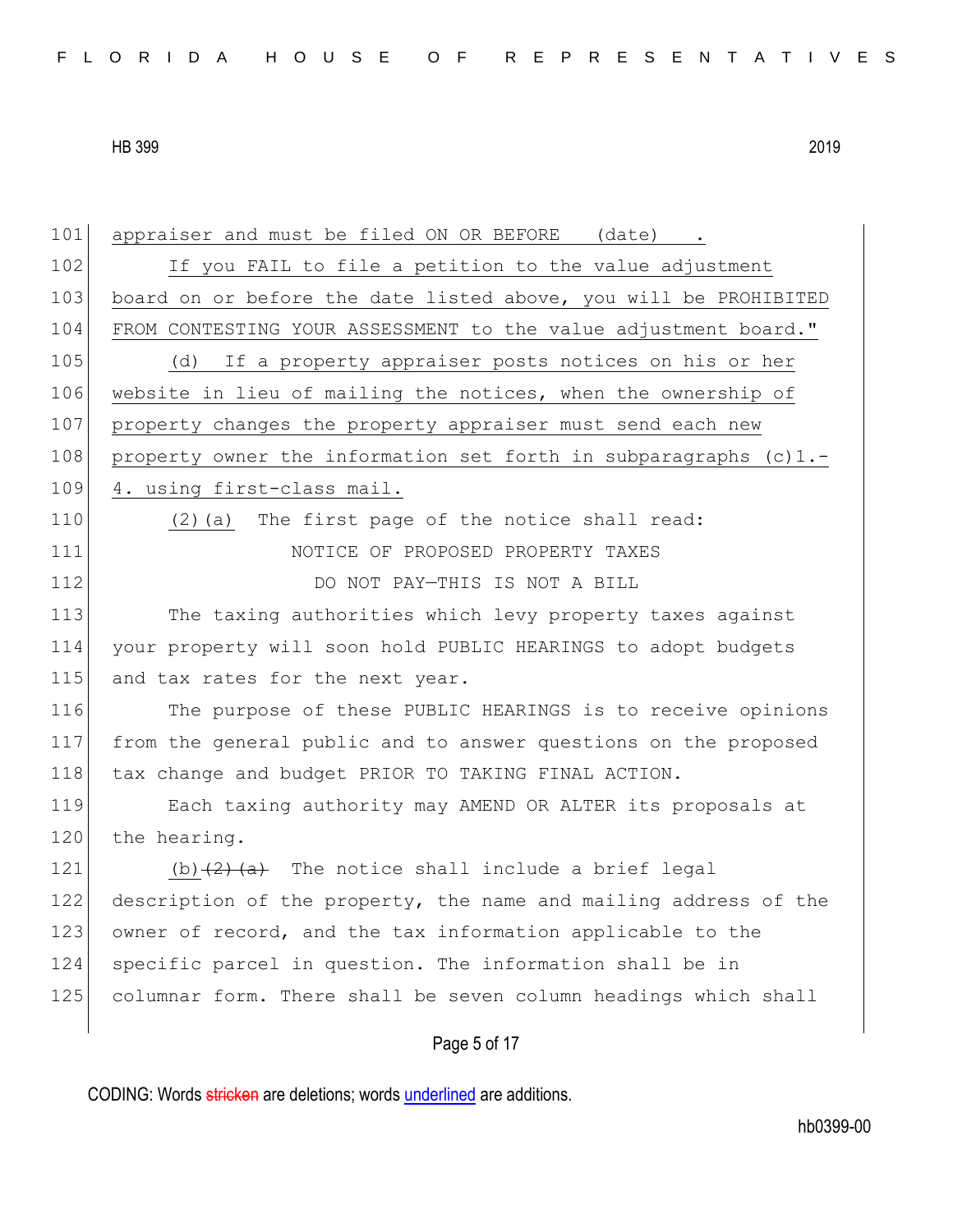126 read: "Taxing Authority," "Your Property Taxes Last Year," "Last 127 Year's Adjusted Tax Rate (Millage)," "Your Taxes This Year IF NO 128 Budget Change Is Adopted," "Tax Rate This Year IF PROPOSED 129 Budget Is Adopted (Millage)," "Your Taxes This Year IF PROPOSED 130 Budget Change Is Adopted," and "A Public Hearing on the Proposed 131 Taxes and Budget Will Be Held:."

132  $(c)$  (c)  $(b)$  As used in this section, the term "last year's 133 adjusted tax rate" means the rolled-back rate calculated 134 pursuant to s. 200.065(1).

135 (3) There shall be under each column heading an entry for 136 the county; the school district levy required pursuant to s. 137 1011.60(6); other operating school levies; the municipality or 138 municipal service taxing unit or units in which the parcel lies, 139 if any; the water management district levying pursuant to s. 140 373.503; the independent special districts in which the parcel 141 lies, if any; and for all voted levies for debt service 142 applicable to the parcel, if any.

143 (4) For each entry listed in subsection (3), there shall 144 appear on the notice the following:

145 (a) In the first column, a brief, commonly used name for 146 the taxing authority or its governing body. The entry in the 147 first column for the levy required pursuant to s. 1011.60(6) 148 shall be "By State Law." The entry for other operating school 149 district levies shall be "By Local Board." Both school levy 150 entries shall be indented and preceded by the notation "Public

# Page 6 of 17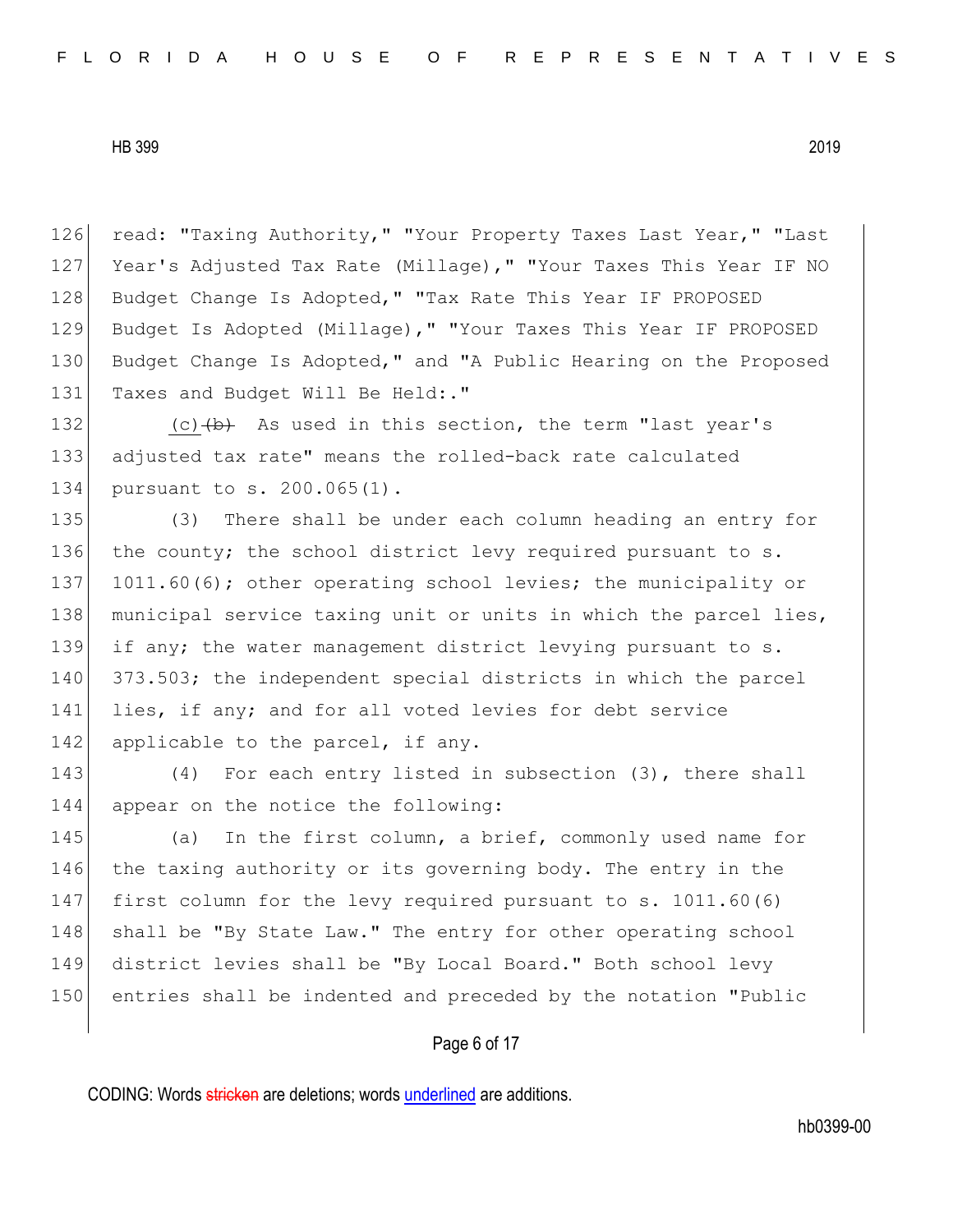151 Schools:." $\div$  For each voted levy for debt service, the entry 152 shall be "Voter Approved Debt Payments."

 (b) In the second column, the gross amount of ad valorem taxes levied against the parcel in the previous year. If the parcel did not exist in the previous year, the second column shall be blank.

157 (c) In the third column, last year's adjusted tax rate or, 158 in the case of voted levies for debt service, the tax rate 159 previously authorized by referendum.

160 (d) In the fourth column, the gross amount of ad valorem 161 taxes which will apply to the parcel in the current year if each 162 taxing authority levies last year's adjusted tax rate or, in the 163 case of voted levies for debt service, the amount previously 164 authorized by referendum.

165 (e) In the fifth column, the tax rate that each taxing 166 authority must levy against the parcel to fund the proposed 167 budget or, in the case of voted levies for debt service, the tax 168 rate previously authorized by referendum.

169 (f) In the sixth column, the gross amount of ad valorem 170 taxes that must be levied in the current year if the proposed 171 budget is adopted.

172  $(g)$  In the seventh column, the date, the time, and a brief 173 description of the location of the public hearing required 174 pursuant to s. 200.065(2)(c).

175 (5) Following the entries for each taxing authority, a

Page 7 of 17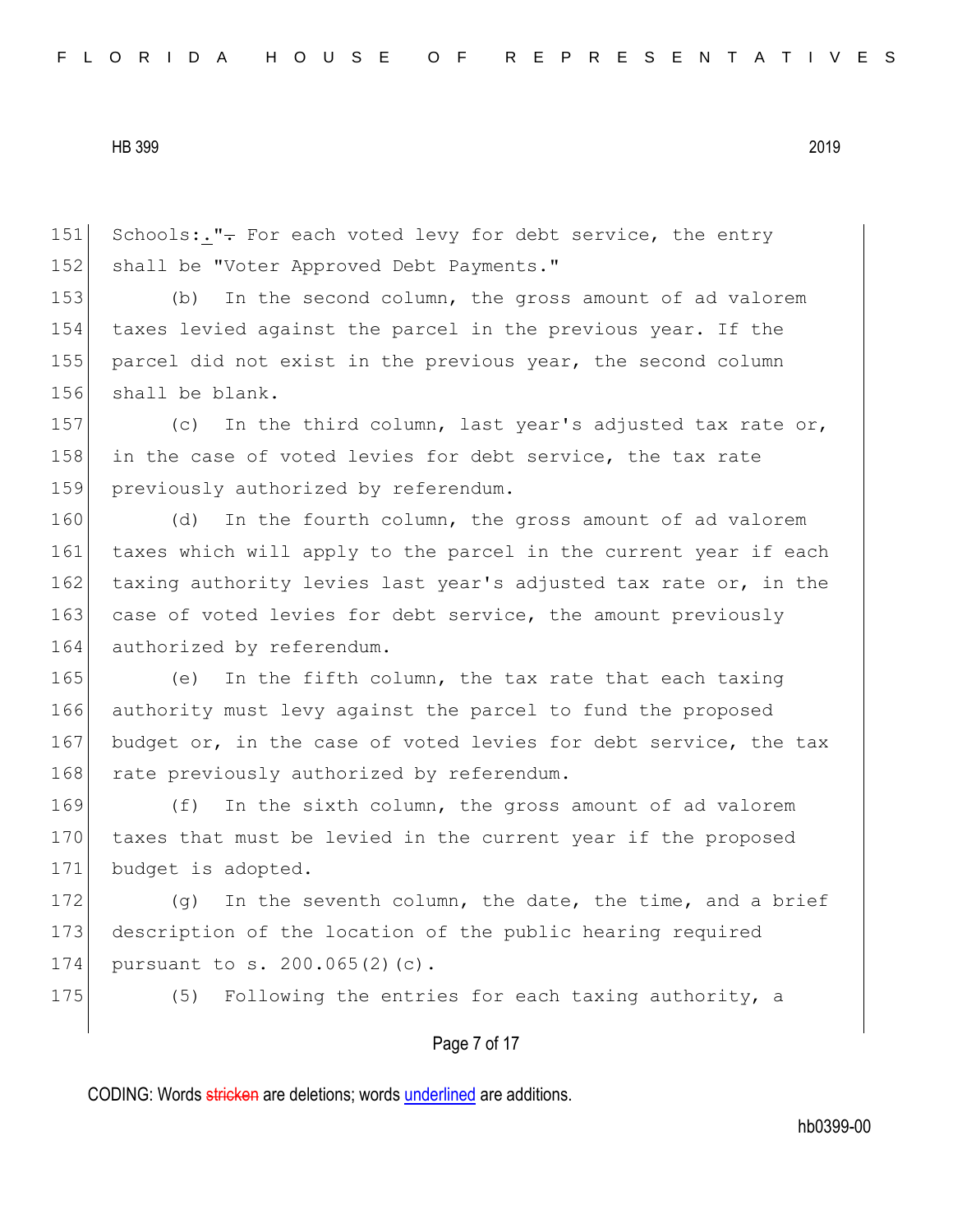176 final entry shall show: in the first column, the words "Total 177 Property Taxes:" and in the second, fourth, and sixth columns, 178 the sum of the entries for each of the individual taxing 179 authorities. The second, fourth, and sixth columns shall, 180 immediately below said entries, be labeled Column 1, Column 2, 181 and Column 3, respectively. Below these labels shall appear, in 182 boldfaced type, the statement: SEE REVERSE SIDE FOR EXPLANATION.

183 (6) (a) The second page of the notice shall state the 184 parcel's market value and for each taxing authority that levies 185 an ad valorem tax against the parcel:

186 1. The assessed value, value of exemptions, and taxable 187 value for the previous year and the current year.

188 2. Each assessment reduction and exemption applicable to 189 the property, including the value of the assessment reduction or 190 exemption and tax levies to which they apply.

191 (b) The reverse side of the second page shall contain 192 definitions and explanations for the values included on the 193 front side.

194 (7) The following statement shall appear after the values 195 listed on the front of the second page:

196 If you feel that the market value of your property is 197 inaccurate or does not reflect fair market value, or if you are 198 entitled to an exemption or classification that is not reflected 199 above, contact your county property appraiser at ... (phone  $200$  number)... or ... (location)....

# Page 8 of 17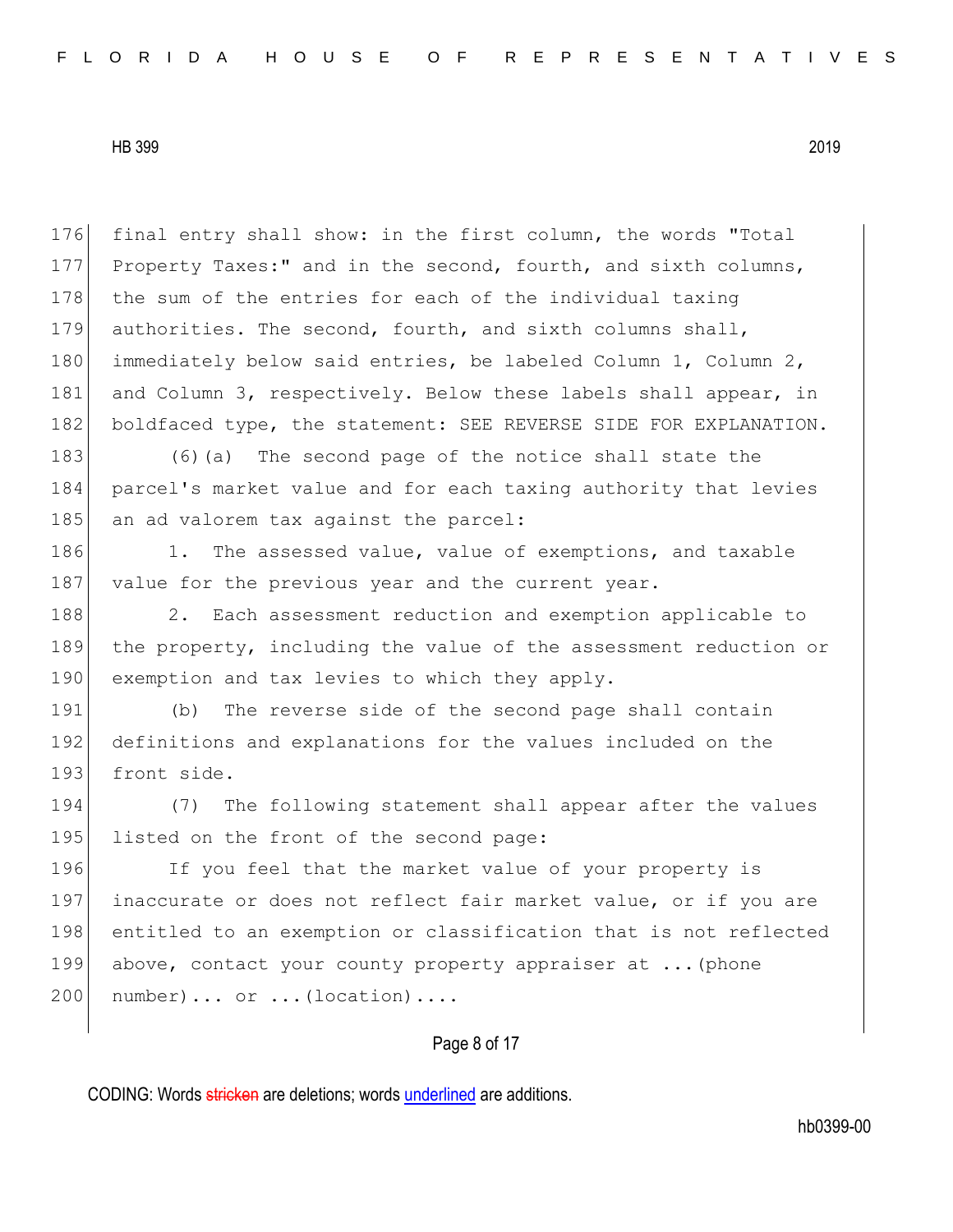201 If the property appraiser's office is unable to resolve the 202 matter as to market value, classification, or an exemption, you 203 may file a petition for adjustment with the Value Adjustment Board. Petition forms are available from the county property 205 appraiser and must be filed ON OR BEFORE  $\ldots$  (date)... 206 (8) The reverse side of the first page of the form shall 207 read: EXPLANATION \*COLUMN 1—"YOUR PROPERTY TAXES LAST YEAR" 210 This column shows the taxes that applied last year to your property. These amounts were based on budgets adopted last year 212 and your property's previous taxable value. \*COLUMN 2—"YOUR TAXES IF NO BUDGET CHANGE IS ADOPTED" This column shows what your taxes will be this year IF EACH TAXING AUTHORITY DOES NOT CHANGE ITS PROPERTY TAX LEVY. These amounts are based on last year's budgets and your current 217 assessment. \*COLUMN 3—"YOUR TAXES IF PROPOSED BUDGET CHANGE IS ADOPTED" This column shows what your taxes will be this year under the BUDGET ACTUALLY PROPOSED by each local taxing authority. The proposal is NOT final and may be amended at the public hearings shown on the front side of this notice. The difference between columns 2 and 3 is the tax change proposed by each local taxing authority and is NOT the result of higher assessments. \*Note: Amounts shown on this form do NOT reflect early payment

# Page 9 of 17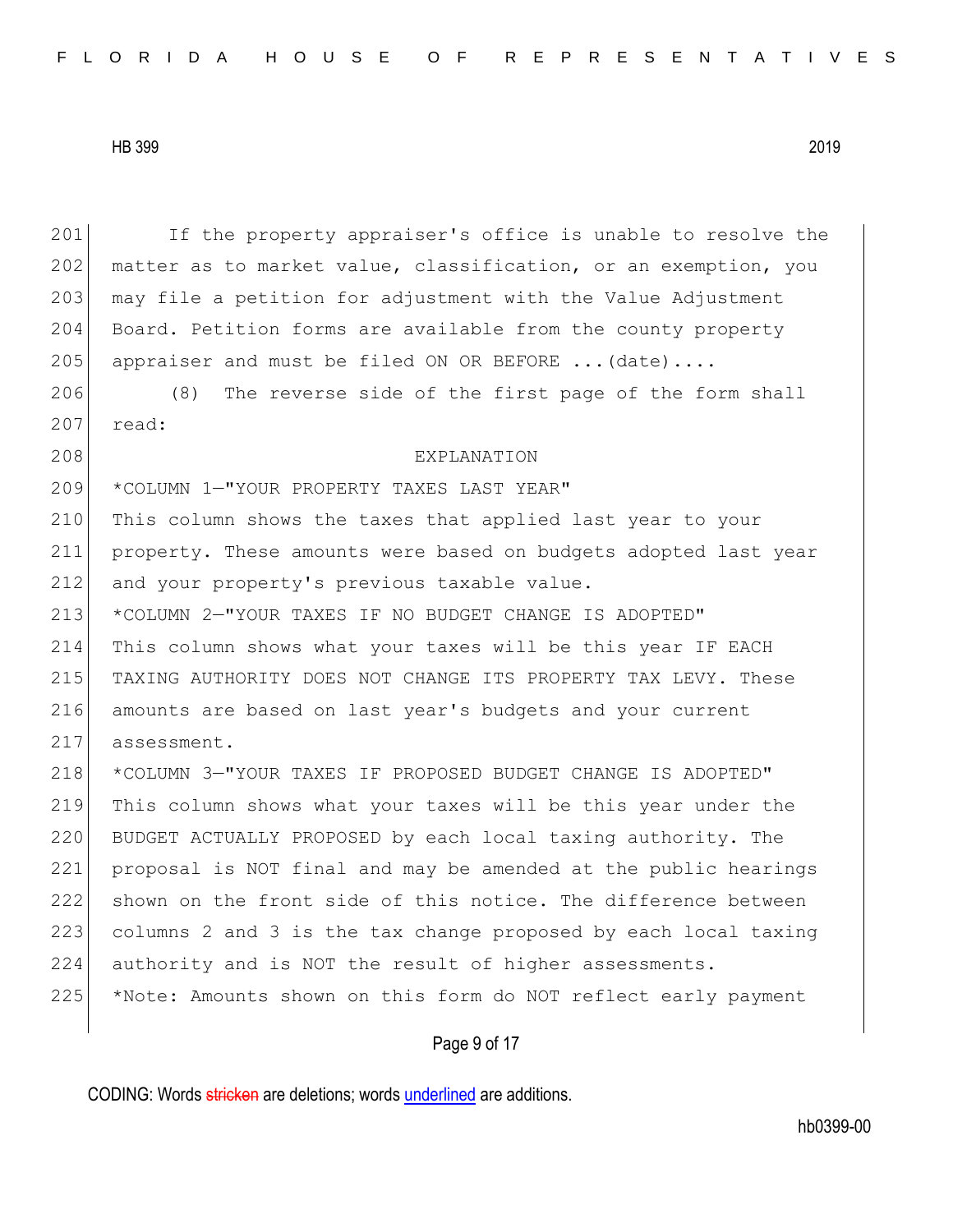discounts you may have received or may be eligible to receive. (Discounts are a maximum of 4 percent of the amounts shown on this form.) (9) The bottom portion of the notice shall further read in 230 bold, conspicuous print: "Your final tax bill may contain non-ad valorem assessments which may not be reflected on this notice such as assessments for roads, fire, garbage, lighting, drainage, water, sewer, or other governmental services and facilities which may be levied 235 by your county, city, or any special district." (10)(a) If requested by the local governing board levying non-ad valorem assessments and agreed to by the property 238 appraiser, the notice specified in this section may contain a notice of proposed or adopted non-ad valorem assessments. If so agreed, the notice shall be titled: NOTICE OF PROPOSED PROPERTY TAXES AND PROPOSED OR ADOPTED NON-AD VALOREM ASSESSMENTS DO NOT PAY—THIS IS NOT A BILL 245 There must be a clear partition between the notice of proposed property taxes and the notice of proposed or adopted non-ad 247 valorem assessments. The partition must be a bold, horizontal 248 line approximately  $1/8$ -inch thick. By rule, the department shall provide a format for the form of the notice of proposed or 250 adopted non-ad valorem assessments which meets the following

Page 10 of 17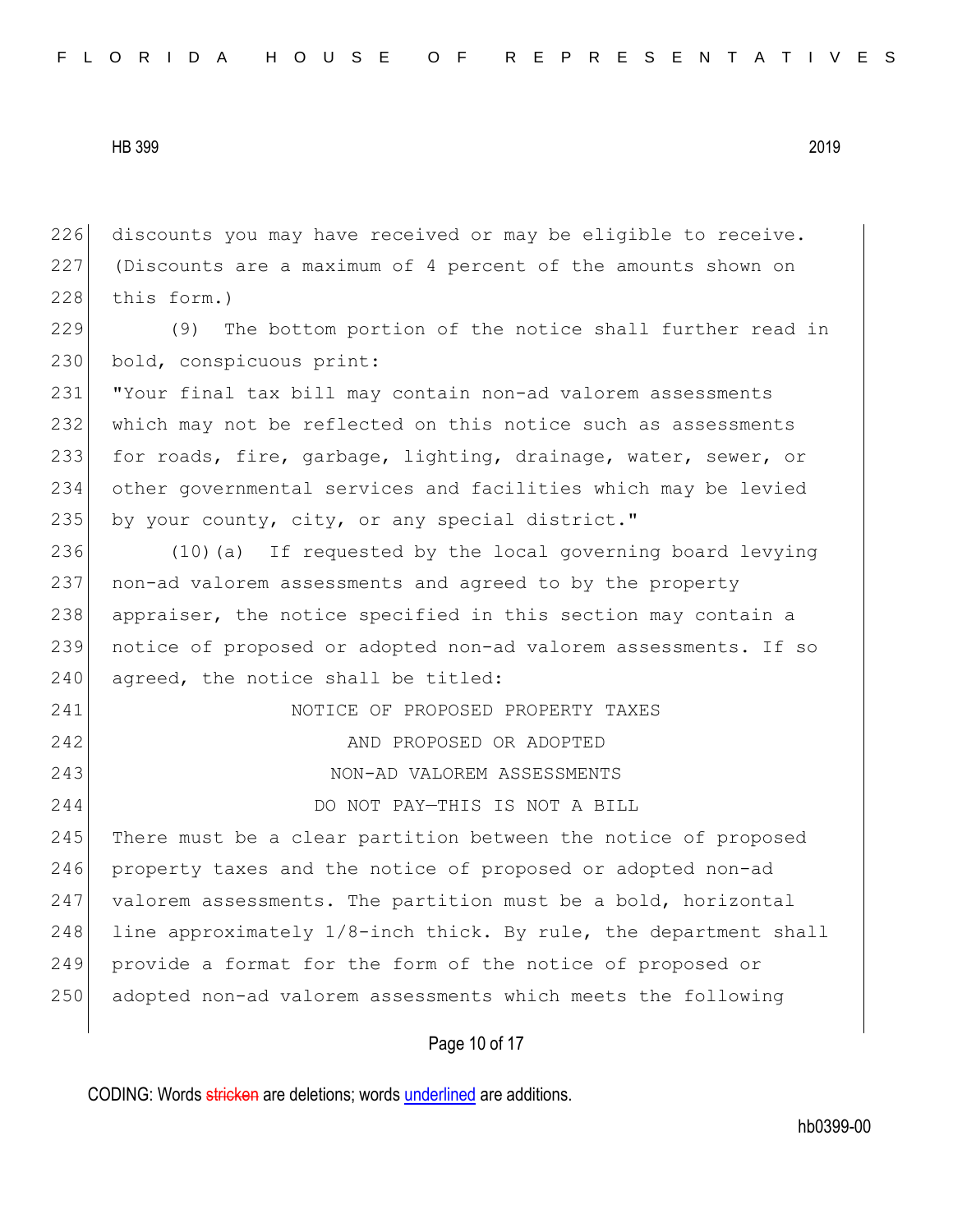251 minimum requirements:

252 1. There must be subheading for columns listing the 253 levying local governing board, with corresponding assessment 254 rates expressed in dollars and cents per unit of assessment, and 255 the associated assessment amount.

256 2. The purpose of each assessment must also be listed in 257 the column listing the levying local governing board if the 258 purpose is not clearly indicated by the name of the board.

259 3. Each non-ad valorem assessment for each levying local 260 governing board must be listed separately.

261 4. If a county has too many municipal service benefit 262 units or assessments to be listed separately, it shall combine 263 them by function.

264 5. A brief statement outlining the responsibility of the 265 tax collector and each levying local governing board as to any 266 non-ad valorem assessment must be provided on the form, 267 accompanied by directions as to which office to contact for 268 particular questions or problems.

269 (b) If the notice includes all adopted non-ad valorem 270 assessments, the provisions contained in subsection (9) shall 271 not be placed on the notice.

272 Section 2. Paragraph (a) of subsection (1) of section  $273$  192.0105, Florida Statutes, is amended to read:

274 192.0105 Taxpayer rights.—There is created a Florida 275 Taxpayer's Bill of Rights for property taxes and assessments to

# Page 11 of 17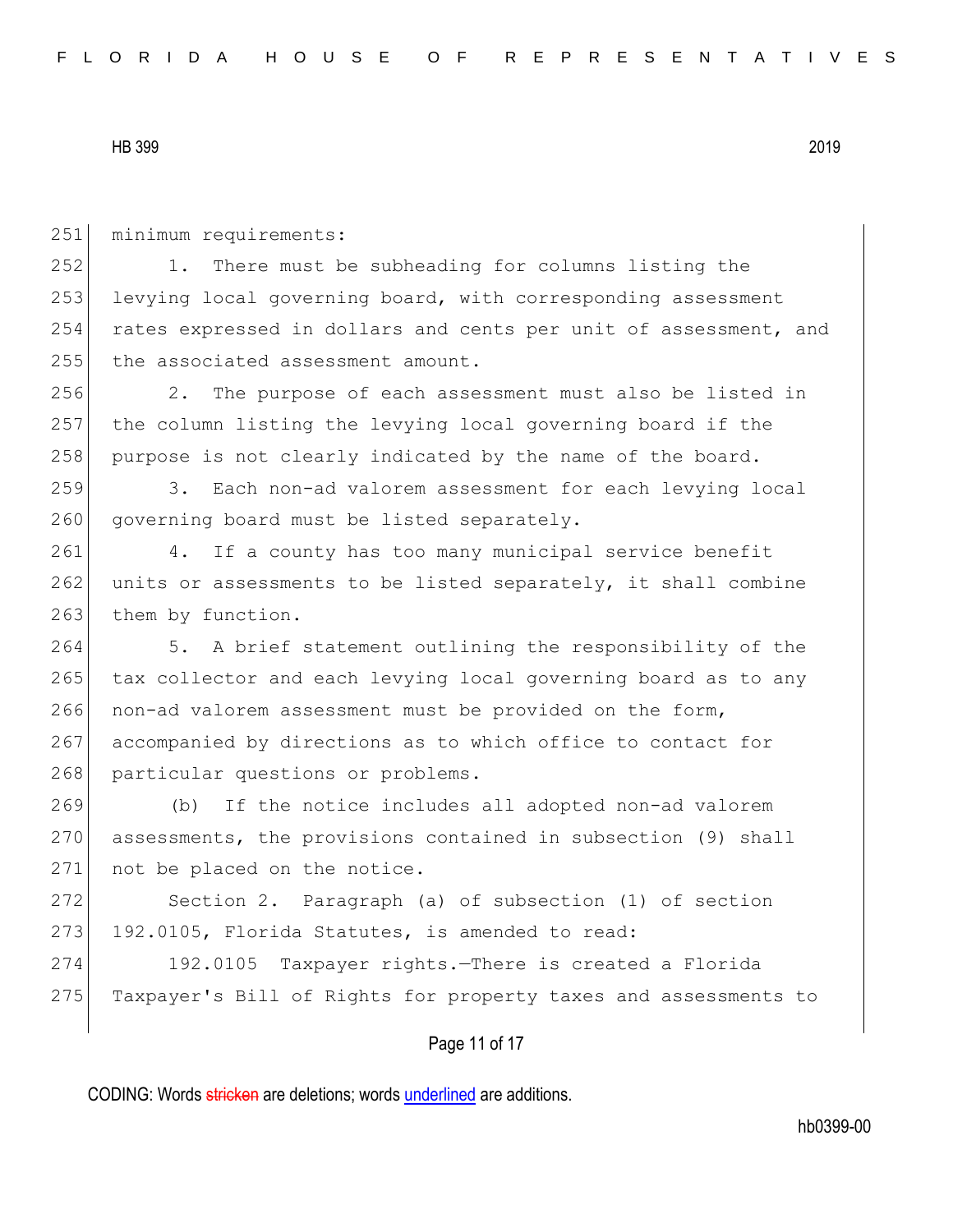276 guarantee that the rights, privacy, and property of the 277 taxpayers of this state are adequately safeguarded and protected 278 during tax levy, assessment, collection, and enforcement 279 processes administered under the revenue laws of this state. The 280 Taxpayer's Bill of Rights compiles, in one document, brief but 281 comprehensive statements that summarize the rights and 282 obligations of the property appraisers, tax collectors, clerks 283 of the court, local governing boards, the Department of Revenue, 284 and taxpayers. Additional rights afforded to payors of taxes and 285 assessments imposed under the revenue laws of this state are 286 provided in s. 213.015. The rights afforded taxpayers to assure 287 that their privacy and property are safeguarded and protected 288 during tax levy, assessment, and collection are available only 289 insofar as they are implemented in other parts of the Florida 290 Statutes or rules of the Department of Revenue. The rights so 291 guaranteed to state taxpayers in the Florida Statutes and the 292 departmental rules include:

293 (1) THE RIGHT TO KNOW.-

294 (a) The right to be provided sent a notice of proposed 295 property taxes and proposed or adopted non-ad valorem 296 assessments (see ss. 194.011(1), 200.065(2)(b) and (d) and 297  $(13)(a)$ , and 200.069). The notice must also inform the taxpayer 298 that the final tax bill may contain additional non-ad valorem 299 assessments (see s. 200.069(9)).

300

Page 12 of 17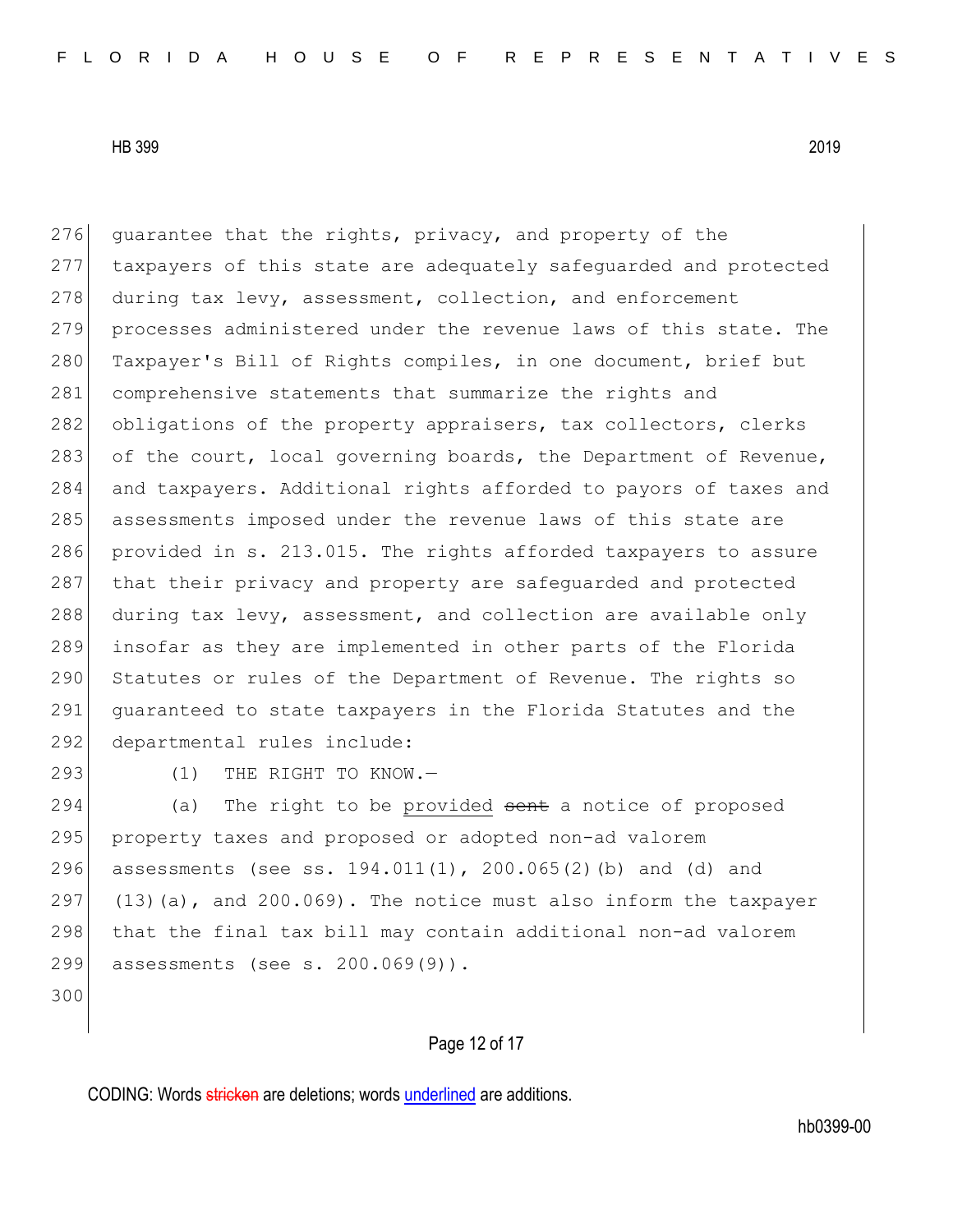Notwithstanding the right to information contained in this 302 subsection, under s. 197.122 property owners are held to know that property taxes are due and payable annually and are charged with a duty to ascertain the amount of current and delinquent taxes and obtain the necessary information from the applicable 306 governmental officials.

 Section 3. Paragraph (a) of subsection (1) of section 308 193.073, Florida Statutes, is amended to read:

 193.073 Erroneous returns; estimate of assessment when no return filed.—

 (1)(a) Upon discovery that an erroneous or incomplete statement of personal property has been filed by a taxpayer or that all the property of a taxpayer has not been returned for taxation, the property appraiser shall mail a notice informing the taxpayer that an erroneous or incomplete statement of personal property has been filed. Such notice shall be mailed at any time before the mailing or posting of the notice required in s. 200.069. The taxpayer has 30 days after the date the notice is mailed to provide the property appraiser with a complete 320 return listing all property for taxation.

 Section 4. Paragraphs (a) and (b) of subsection (4) of section 193.114, Florida Statutes, are amended to read:

323 193.114 Preparation of assessment rolls.-

 (4)(a) For every change made to the assessed or taxable value of a parcel on an assessment roll subsequent to the

Page 13 of 17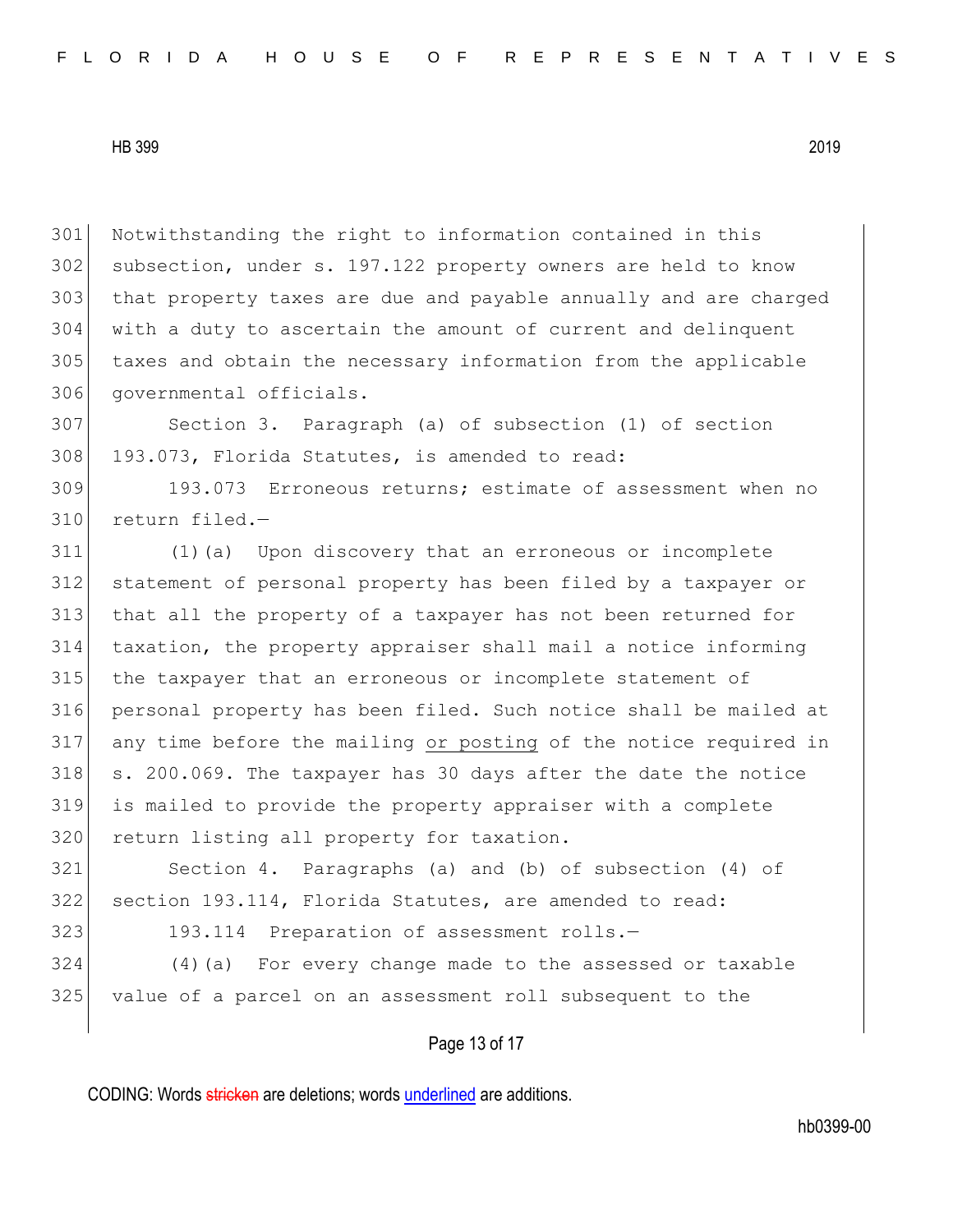mailing or posting of the notice provided for in s. 200.069, the property appraiser shall document the reason for such change in 328 the public records of the office of the property appraiser in a manner acceptable to the executive director or the executive director's designee.

 (b) For every change that decreases the assessed or taxable value of a parcel on an assessment roll between the time of complete submission of the tax roll pursuant to s. 193.1142(3) and the mailing or posting of the notice provided 335 for in s. 200.069, the property appraiser shall document the 336 reason for such change in the public records of the office of the property appraiser in a manner acceptable to the executive 338 director or the executive director's designee.

339 Section 5. Paragraph (b) of subsection (4) of section 340 193.1142, Florida Statutes, is amended to read:

341 193.1142 Approval of assessment rolls.-

342 (4) The department is authorized to issue a review notice to a county property appraiser within 30 days of a complete submission of the assessment rolls of that county. Such review notice shall be in writing; shall set forth with specificity all reasons relied on by the department as a basis for issuing the 347 review notice; shall specify all supporting data, surveys, and 348 statistical compilations for review; and shall set forth with particularity remedial steps which the department requires the property appraiser to take in order to obtain approval of the

# Page 14 of 17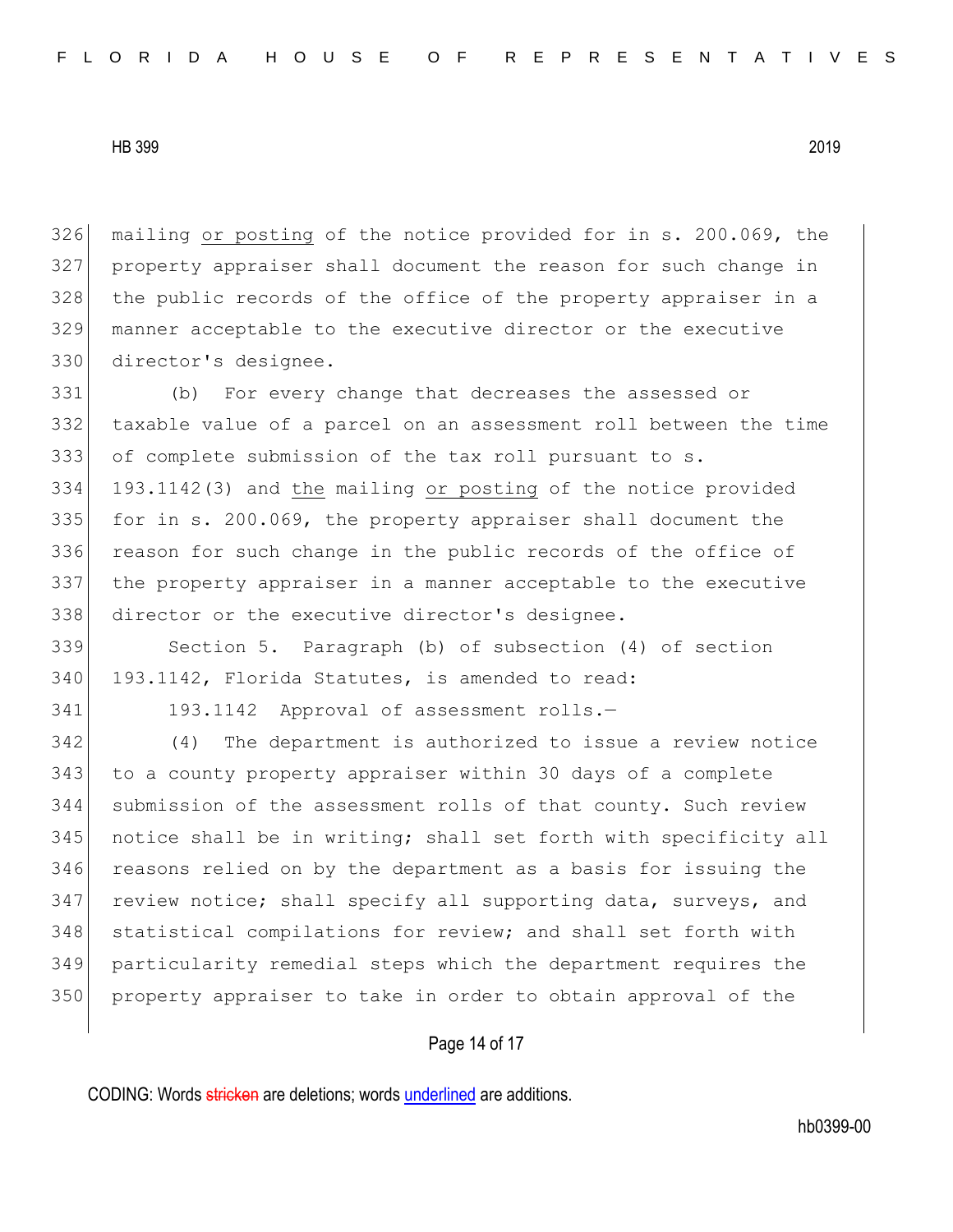tax roll. In the event that such notice is issued: (b) The notice required pursuant to s. 200.069 shall not 353 be issued or posted on a website before prior to approval of an 354 assessment roll for the county or before prior to institution of interim roll procedures under s. 193.1145. Section 6. Paragraph (d) of subsection (3) of section 357 194.011, Florida Statutes, is amended to read: 358 194.011 Assessment notice; objections to assessments. (3) A petition to the value adjustment board must be in 360 substantially the form prescribed by the department. Notwithstanding s. 195.022, a county officer may not refuse to accept a form provided by the department for this purpose if the 363 taxpayer chooses to use it. A petition to the value adjustment board must be signed by the taxpayer or be accompanied at the time of filing by the taxpayer's written authorization or power of attorney, unless the person filing the petition is listed in s. 194.034(1)(a). A person listed in s. 194.034(1)(a) may file a petition with a value adjustment board without the taxpayer's signature or written authorization by certifying under penalty of perjury that he or she has authorization to file the petition on behalf of the taxpayer. If a taxpayer notifies the value adjustment board that a petition has been filed for the 373 taxpayer's property without his or her consent, the value adjustment board may require the person filing the petition to provide written authorization from the taxpayer authorizing the

# Page 15 of 17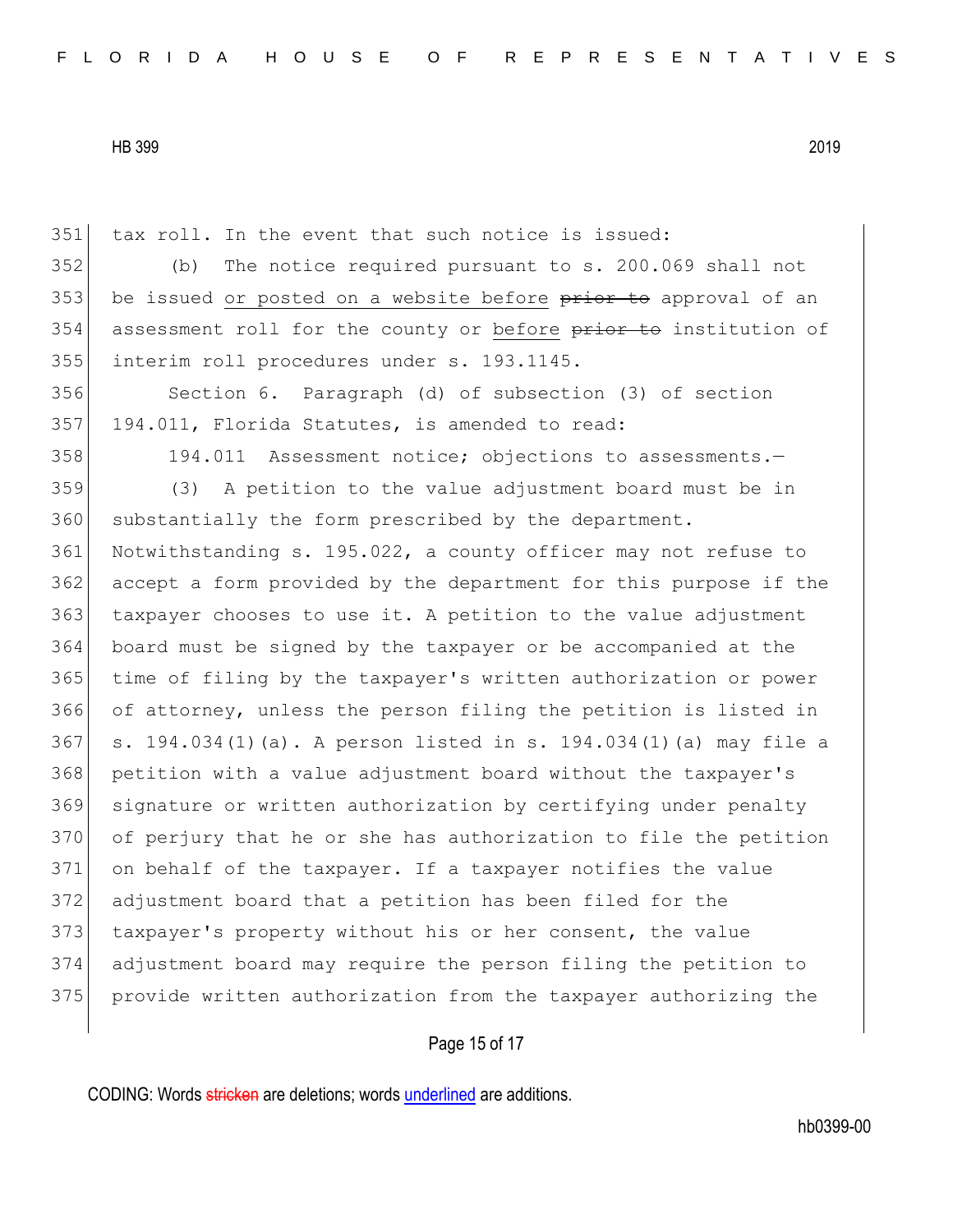376 person to proceed with the appeal before a hearing is held. If the value adjustment board finds that a person listed in s. 194.034(1)(a) willfully and knowingly filed a petition that was not authorized by the taxpayer, the value adjustment board shall 380 require such person to provide the taxpayer's written authorization for representation to the value adjustment board 382 clerk before any petition filed by that person is heard, for 1 year after imposition of such requirement by the value adjustment board. A power of attorney or written authorization is valid for 1 assessment year, and a new power of attorney or 386 written authorization by the taxpayer is required for each subsequent assessment year. A petition shall also describe the property by parcel number and shall be filed as follows:

 (d) The petition may be filed, as to valuation issues, at 390 any time during the taxable year on or before the 25th day following the later of the mailing of the notice by the property appraiser, the posting of the notice on the property appraiser's website, or the e-mail notification of the posting of the notice on the property appraiser's website as provided in subsection (1). With respect to an issue involving the denial of an exemption, an agricultural or high-water recharge classification application, an application for classification as historic 398 property used for commercial or certain nonprofit purposes, or a deferral, the petition must be filed at any time during the 400 taxable year on or before the 30th day following the mailing of

# Page 16 of 17